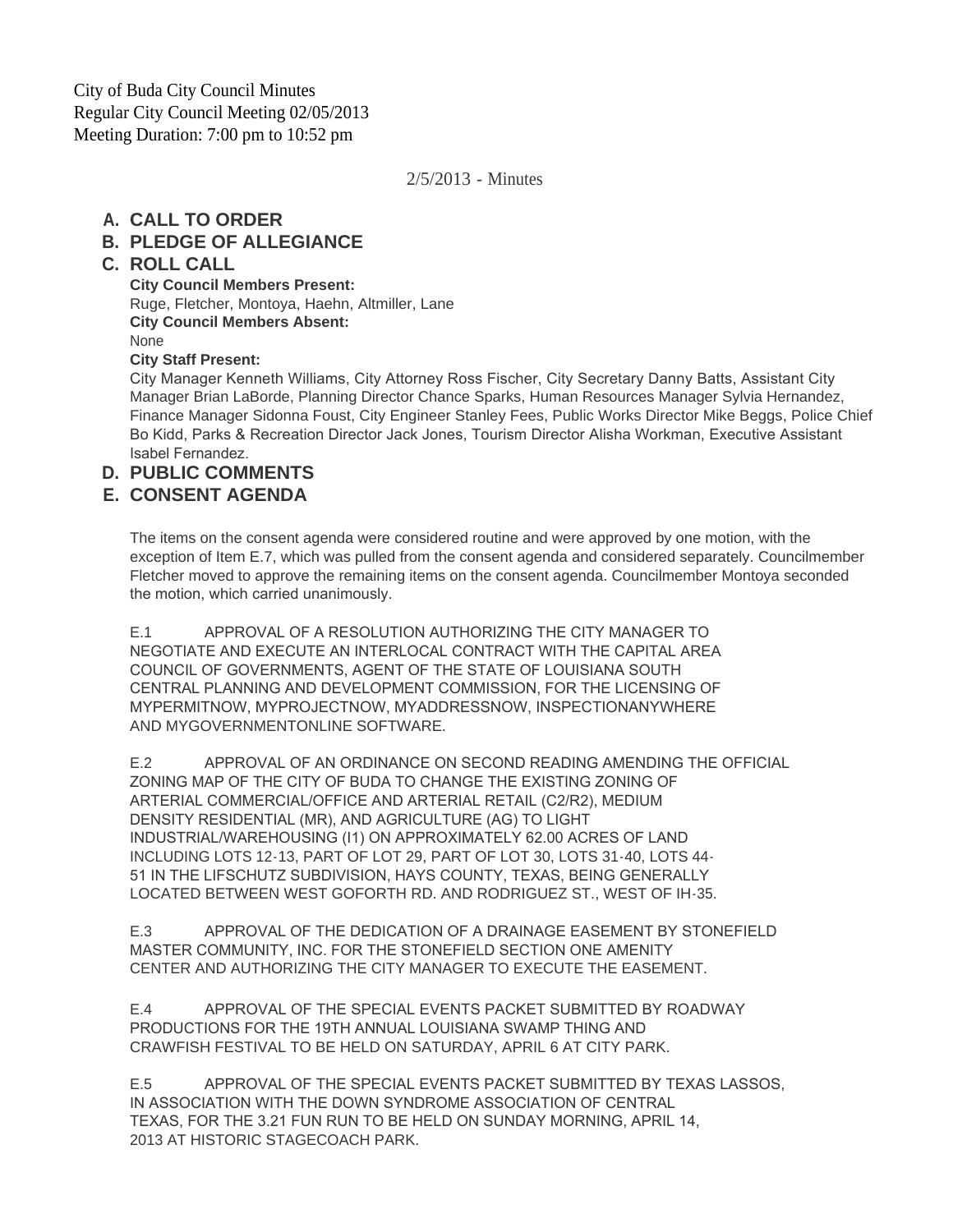E.6 APPROVAL OF THE SPECIAL EVENTS PACKET SUBMITTED BY THE TEXAS MARKET GUIDE FOR THE 2ND ANNUAL HILL COUNTRY WILDFLOWER FEST TO BE HELD ON SATURDAY, MARCH 23 AND SUNDAY, MARCH 24, 2013 AT CITY PARK.

#### E.7 APPROVAL OF THE MINUTES OF THE CITY COUNCIL MEETING OF 01/15/2013

Item E.7 was considered separately. Councilmember Montoya moved to approve the item. The motion was seconded by Mayor Pro Tem lane and carried unanimously. Councilmember Haehn abstained from voting on this item.

## **PRESENTATION F.**

**Presentations** 

F.1 PRESENTATION AND DISCUSSION WITH DIRECTION TO STAFF REGARDING FINAL DRAFT OF THE CITY?S MASTER TRANSPORTATION PLAN. Graham Moore, P.E., LAN. presented this item to the City Council. The consensus of Council was to move forward with approving the plan as presented. No action was taken by the City Council.

F.2 PRESENTATION AND DISCUSSION REGARDING DESIGN AND WIDENING OF RESIDENTIAL STREETS, AND ON-STREET PARKING ON RESIDENTIAL STREETS.

Chance Sparks, Director of Planning, presented this item to the City Council. He laid out several options regarding widening residential streets, including re-construction of streets, regulations restricting on-street parking in residential subdivisions, and prohibitions on on-street parking in residential subdivisions. No Action was taken by the City Council.

F.3 PRESENTATION, DISCUSSION AND POSSIBLE ACTION REGARDING PEDERNALES ELECTRIC COOPERATIVE'S DISCONTINUANCE OF THE OVER-THE-STREET EVENT BANNER PROGRAM AND POSSIBLE ALTERNATIVES

Chance Sparks, Director of Planning, presented this item to the City Council. He presented several options to City Council for replacement of the PEC sponsored banner sign program, including erecting the City's own pole & pulley system for over the street signs, a local radio broadcasting station for the broadcasting of public interest messages, and an electronic LED sign operated by the City. After the presentation, Mayor Pro Tem Lane moved that the City should move forward with construction an electronic LED sign. Councilmember Haehn seconded the motion, which carried unanimously.

## **PUBLIC HEARINGS G.**

G.1 HOLD A PUBLIC HEARING TO RECEIVE WRITTEN AND/OR ORAL COMMENTS IN REGARDS TO AMENDING THE CITY?S MASTER TRANSPORTATION PLAN.

The Mayor opened the public hearing at 9:57 p.m. Tommy Poer stated that Bluff Street was prone to flooding and should be improved. No other members of the public spoke and the hearing was closed at 9:58 p.m.

## **REGULAR AGENDA ITEMS H.**

H.1 CANVASS THE RETURNS OF THE JANUARY 26, 2013 SPECIAL ELECTION AND DISCUSS AND CONSIDER APPROVAL OF A RESOLUTION OF THE CITY COUNCIL OF THE CITY OF BUDA, TEXAS, DECLARING THE CANVASS AND RESULT OF AN ELECTION HELD ON JANUARY 26, 2013 TO ELECT A COUNCILMEMBER, PLACE 2 FOR THE CITY OF BUDA; CONTAINING A SAVINGS CLAUSE; DECLARING AN EFFECTIVE DATE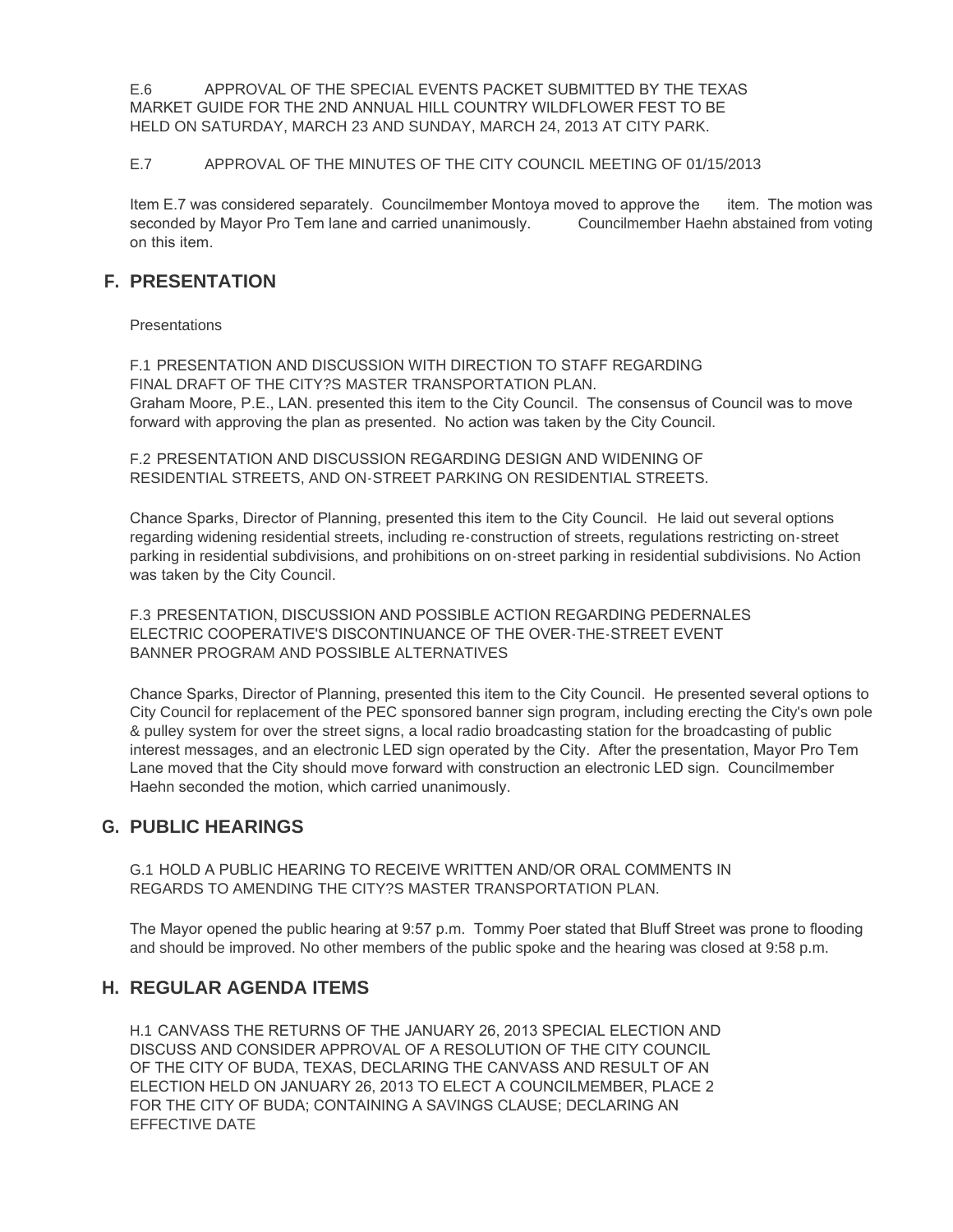Danny Batts, City Secretary, presented this item to the City Council. He stated that, in the election for City Councilmember Place 2 held on January 26, 2013, Wiley Hopkins had received 110 votes, Amy Proctor had received 64 votes, and Cathy Chilcote had received 55 votes. He further stated that no candidate had received the requisite majority of the vote to be elected, and that a runoff election would be necessary. Mayor Pro Tem Lane the moved to approve the canvass. Mayor Ruge seconded the motion, which carried unanimously. Then Councilmember Altmiller moved to approve the resolution declaring the canvass. Mayor Pro Tem Lane seconded the motion, which carried unanimously.

H.2 DISCUSS AND CONSIDER APPROVAL OF A RESOLUTION OF THE CITY COUNCIL OF THE CITY OF BUDA, TEXAS, ORDERING A SPECIAL RUNOFF ELECTION TO BE HELD IN THE CITY OF BUDA, TEXAS TO FILL THE UNEXPIRED TERM FOR COUNCILMEMBER - PLACE 2 OF THE CITY OF BUDA, AND ESTABLISHING AN EARLY VOTING LOCATION AND POLLING PLACE FOR THIS ELECTION; AND MAKING PROVISIONS FOR THE CONDUCT OF THE ELECTION.

Danny Batts, City Secretary, presented this item to the City Council. He stated that no candidate had received the requisite majority necessary to be elected in the January 26, 2013 election for Councilmember Place 2, and that a runoff election was now required to be held between the two candidates with highest vote totals, Hopkins and Proctor. Mayor Pro Tem Lane moved to approve the resolution. Councilmember Haehn seconded the motion, which carried unanimously.

H.3 DISCUSS AND CONSIDER APPROVAL OF A RESOLUTION SUPPORTING THE TEXAS STATE LIBRARY AND ARCHIVE COMMISSION'S 2014-2015 LEGISLATIVE APPROPRIATIONS REQUEST.

Melinda Hodges, Library Director, presented this item to the City Council. She stated that the resolution encouraged the Legislature to protect funding for the State Library and Archives Commission. Councilmember Altmiller moved to approve the item. Councilmember Montoya seconded the motion, which carried unanimously.

H.4 DISCUSS AND CONSIDER APPROVAL OF THE FIRST READING OF AN ORDINANCE AMENDING THE OFFICIAL ZONING MAP OF THE CITY OF BUDA TO CHANGE THE EXISTING ZONING OF INTERSTATE COMMERCIAL/OFFICE AND INTERSTATE RETAIL (C3/R3) TO INTERSTATE COMMERCIAL/OFFICE AND INTERSTATE RETAIL (C3/R3) AND MULTIFAMILY RESIDENTIAL (MFR) ON APPROXIMATELY 20.09 ACRES OF LAND IN THE JOSEPHUS S. IRVINE SURVEY, HAYS COUNTY, TEXAS, BEING A PORTION OF THE 221 DRIVE COMMERCIAL SUBDIVISION.

Chance Sparks, Director of Planning, presented this item to the City Council. He stated that the item was not ready to be considered by the City Council and requested the item be tabled. Mayor Ruge then moved to table the item. Mayor Pro Tem Lane seconded the motion, which carried unanimously.

H.5 DISCUSS AND CONSIDER APPROVAL OF THE FIRST READING OF AN ORDINANCE OF THE CITY COUNCIL OF THE CITY OF BUDA, TEXAS MODIFYING ARTICLE 18.02 (?PARKS?) OF THE CITY?S CODE OF ORDINANCES, RELATING TO THE PERMITTED USES OF THE CITY PARKS; PROVIDING FOR PENALTIES FOR VIOLATIONS OF THESE REGULATIONS; PROVIDING A SEVERABILITY CLAUSE AND PROVIDING AN EFFECTIVE DATE.

Jack Jones, Director of Parks and Recreation, presented this item to the City Council. He stated that this ordinance was intended to update the parks rules and to provide for criminal penalties to help ensure compliance with the rules. After the presentation, Councilmember Altmiller moved to approve the item. Councilmember Haehn seconded the motion, which carried unanimously.

H.6 DISCUSS AND CONSIDER APPROVAL OF THE FIRST READING OF AN ORDINANCE ON AMENDING THE CITY?S MASTER TRANSPORTATION PLAN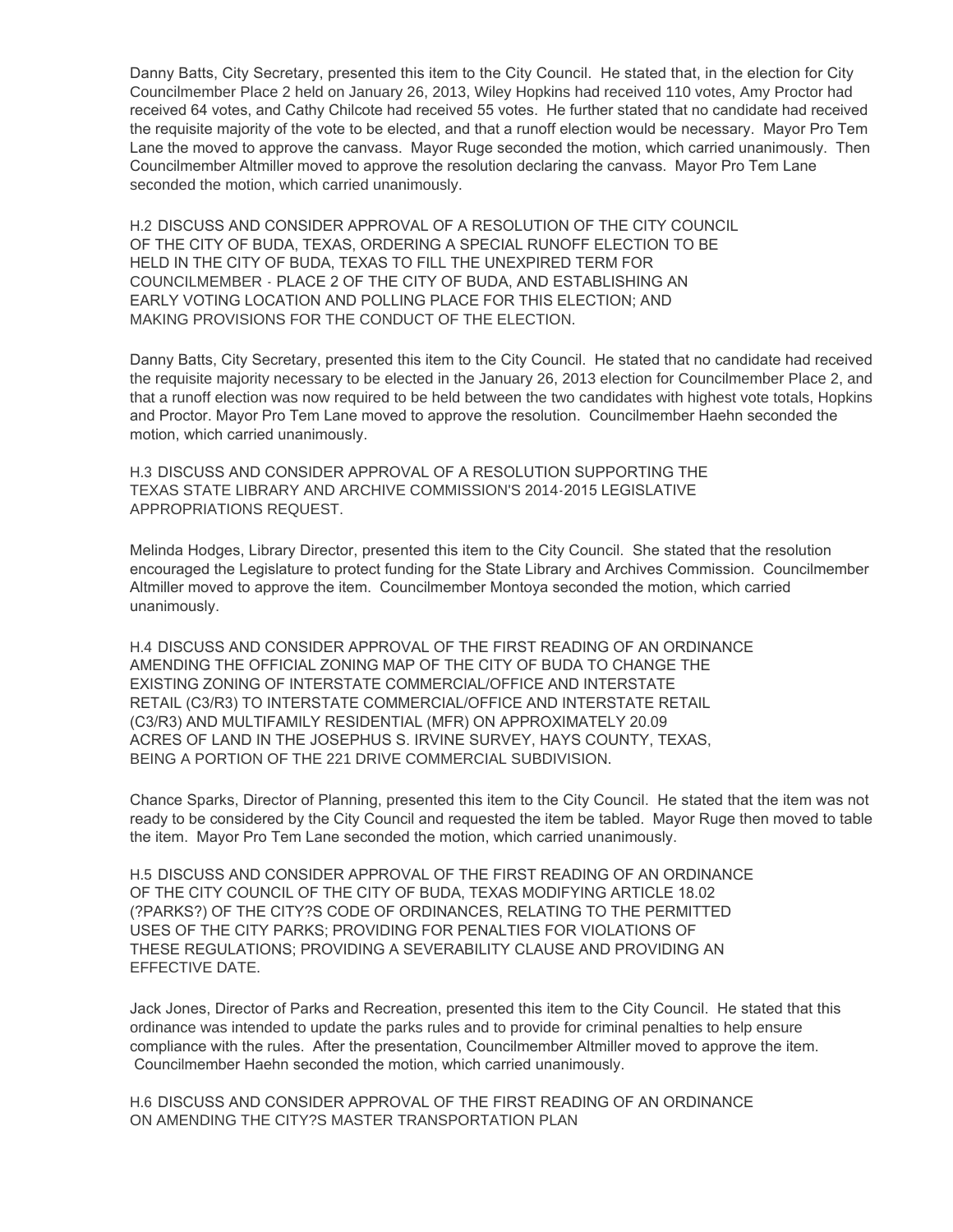Brian LaBorde, Assistant City Manager, presented this item to the City Council. Councilmember Fletcher moved to approve the item. Mayor Pro Tem Lane seconded the motion, which carried on the following roll call vote: AYES - Fletcher, Montoya, Ruge, Altmiller Lane. NAYS- Haehn.

H.7 DISCUSS AND CONSIDER THE REQUIREMENTS, QUALIFICATIONS AND COMPOSITION OF CITY BOARDS AND COMMISSIONS.

Chance Sparks, Director of Planning, presented this item to the City Council. Councilmember Altmiller stated that she would like to have this topic address during an upcoming City Council retreat. Councilmember Altmiller then moved to table the item. Councilmember Montoya seconded the motion, which carried unanimously.

H.8 Discuss and consider a potential increase in the taxes imposed by Hays County Emergency Services District No. 8

City Manager Kenneth Williams introduced this item to the City Council. Fire Chief Clay Huckaby presented this item to the City Council. He gave a brief overview of the history behind the District's entitative to raise its sales tax rate outside of the City Limits. He stated that the District would work with the City to adopt an interlocal agreement which would ensure that the City would receive payments from the District equal to the amount of sales taxes that the City would be unable to collect from properties annexed after the District imposed its new tax rate, assuming the rate increase was approved by voters. He further stated that the District hoped to call the election for May 11, 2013.

#### **EXECUTIVE SESSION I.**

The City Council convened in closed executive session at 7:06 p.m. to discuss the following matters:

I.1 PURSUANT TO GOV?T CODE 551.071, THE CITY COUNCIL WILL MEET IN CLOSED SESSION TO SEEK THE ADVICE OF LEGAL COUNSEL REGARDING PENDING LITIGATION: CITY OF BUDA V. AUSTIN BRIDGE AND ROAD, L.P., CAUSE NO. 09- 2216, IN THE 207TH DISTRICT COURT, HAYS COUNTY.

I.2 PURSUANT TO GOVERNMENT CODE 551.071 AND 552.072, THE CITY COUNCIL WILL MEET IN CLOSED SESSION TO DELIBERATE THE ACQUISITION OF REAL PROPERTY FOR THE GARLIC CREEK FORCE MAIN PROJECT AND TO SEEK THE ADVICE OF THE CITY ATTORNEY ON LEGAL ISSUES RELATING TO SAID LAND ACQUISITION, INCLUDING CONTEMPLATED EMINENT DOMAIN PROCEEDINGS.

The City Council reconvened in open session at 8:20 p.m. and took no action.

## **STAFF REPORTS J.**

#### J.1 STAFF REPORT REGARDING PARKS AND RECREATION FEES.

Jack Jones, Director of Parks and Recreation, presented this item to the City Council. He gave a brief overview of the City's current parks and recreation fees along with the history of their promulgation. Councilmember Altmiller stated that she felt the fees assessed to for-profit organizations were too low considering the revenue generated by the events, especially considering that some events received additional aid from the City in the form of HOT tax grants. She further stated that she would like for the Council to address the parks fees during the budget process. The City Council took no action on this item.

J.2 STAFF REPORT REGARDING USE OF REAR CABELA'S PARKING LOT FOR FREIGHT SERVICE & **STORAGE**